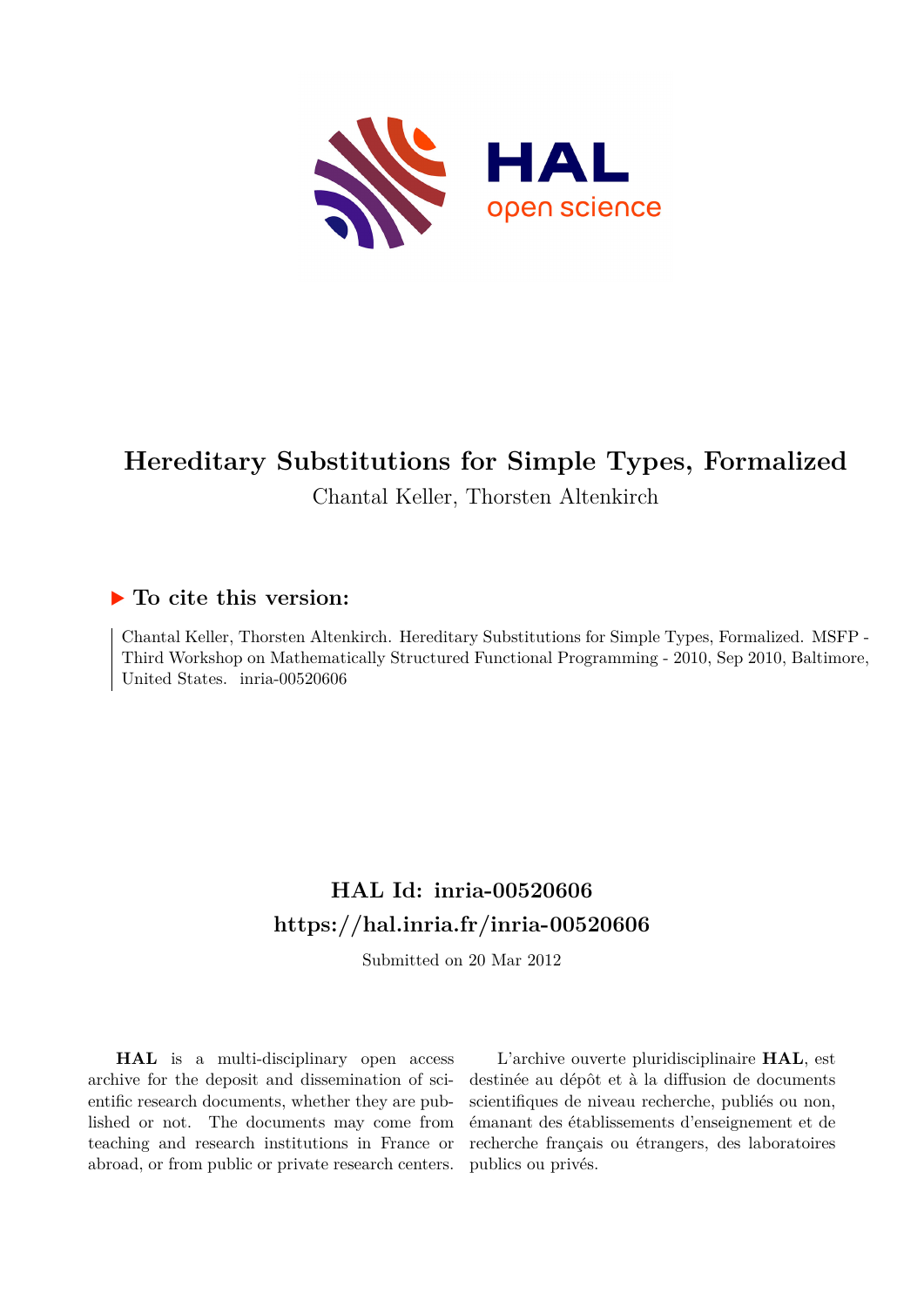## Hereditary Substitutions for Simple Types, Formalized

Chantal Keller <sup>∗</sup> INRIA Saclay–Île-de-France France

keller@lix.polytechnique.fr

Thorsten Altenkirch

The University of Nottingham United Kingdom txa@cs.nott.ac.uk

## Abstract

We analyze a normalization function for the simply typed  $\lambda$ calculus based on hereditary substitutions, a technique developed by Pfenning et al. The normalizer is implemented in Agda, a total language where all programs terminate. It requires no termination proof since it is structurally recursive which is recognized by Agda's termination checker. Using Agda as an interactive theorem prover we establish that our normalization function precisely identifies  $\beta \eta$ -equivalent terms and hence can be used to decide  $\beta \eta$ equality. An interesting feature of this approach is that it is clear from the construction that  $\beta \eta$ -equality is primitive recursive.

*Keywords* Hereditary substitutions, Type Theory, normalizer, decidability of  $\beta$ η-equality

## 1. Introduction

Among the different ways to establish the decidability of some equality for  $\lambda$ -calculi (e.g. see [\[6,](#page-7-0) [16\]](#page-7-1)), it seems natural in a programming point of view to give a normalization function, and to prove that it computes a canonical form for any term. This approach is well-suited for an implementation, and it thus becomes important to be able to analyze it in order to prove, for instance, termination of the process.

In this paper, we define a normalizer that  $\beta$ -reduces and  $\eta$ expands simply typed  $\lambda$ -terms. We use it to establish a formal verification of the decidability of the  $\beta\eta$ -equality for this calculus.

The normalizer and the proofs are implemented in Agda  $[1, 13]$  $[1, 13]$ . Agda is a programming language with dependent types. We exploit this property in two ways. First, the typing system is powerful enough to ensure some non trivial properties of the functions defined in this language. Secondly, we can use Agda as an interactive theorem prover.

Thus, Agda is our metalanguage all along the paper. The source code can be found online [\[2\]](#page-7-4).

This paper explains our implementation choices and gives the main ideas of the proof of decidability of the  $\beta\eta$ -equality.

We consider a typed syntax for  $\lambda$ -calculus, that is to say we consider only well-typed terms (Section [2\)](#page-1-0). It uses De Bruijn indices,

which are adapted to a formal development since closed terms have a unique form (Section [2.2\)](#page-2-0).

The normalizer implements hereditary substitutions (Section [3\)](#page-3-0) [\[17\]](#page-7-5), which preserve **canonical forms** by substituting and reducing the redices that can appear from substitution at the same time. An important aspect of hereditary substitution is that it can be defined using structural induction; hence, it can be implemented in total Type Theory without any termination proof. In our development, Agda's termination checker is able to check that the normalizer does terminate (Section [3.4\)](#page-4-0).

We prove the completeness (Section [4\)](#page-5-0) and the soundness (Section [5\)](#page-6-0) of our normalizer, in order to conclude that it decides the  $\beta$ η-equivalence of two terms.

We finally discuss related work (Section [6\)](#page-7-6) and conclude (Section [7\)](#page-7-7).

## <span id="page-1-0"></span>2. The simply typed  $\lambda$ -calculus

We start by introducing our calculus. Its particularity is that we only define well typed terms: terms are objects of an inductive family parameterized by types. This presentation of the simply typed  $\lambda$ -calculus is formally described in [\[7\]](#page-7-8), for instance. It is very convenient to use in Agda, which supports dependent type programming and inductive declarations.

## 2.1 The calculus

The set of types  $(T_y)$  is defined by a simple inductive definition:

data Ty : Set where

\n○ : Ty

\n
$$
\Rightarrow
$$
 : Ty → Ty → Ty

Inductive definitions are introduced in Agda with the keywords data and where. Each following line defines a new constructor of this inductive type, giving its type. Set is Agda's type of types, and the • notation is used to define mixfix operators.

For terms, we use (typed) De Bruijn indices to represent variables [\[11\]](#page-7-9). We thus need a context that maps each free variable to a type. Since we do not have to store names, a context  $(Con)$  can be represented as a list of types:

**data** Con : Set where 
$$
\varepsilon
$$
 : Con  $\rightarrow$   $\neg$ ,  $\rightarrow$  : Con  $\rightarrow$   $\forall$   $\rightarrow$  Con

As explained above, the sets of variables ( $Van$ ) and terms ( $T<sub>m</sub>$ ) are objects of an inductive family indexed by types and contexts:

data  $Var : Con \rightarrow Ty \rightarrow Set$  where  $νz$  : forall  ${Γ_σ}$   $\rightarrow$   $Var(Γ, σ) σ$ vs : forall  $\{\tau \Gamma \sigma\} \to \text{Var } \Gamma \sigma \to \text{Var } (\Gamma, \tau) \sigma$ data  $Tm : Con \rightarrow Ty \rightarrow Set$  where var : forall  $\{\Gamma \sigma\} \to \mathsf{Var} \Gamma \sigma \to \mathsf{T} \mathsf{m} \Gamma \sigma$ 

<sup>∗</sup> Secondary affiliation: École Normale Supérieure de Lyon, France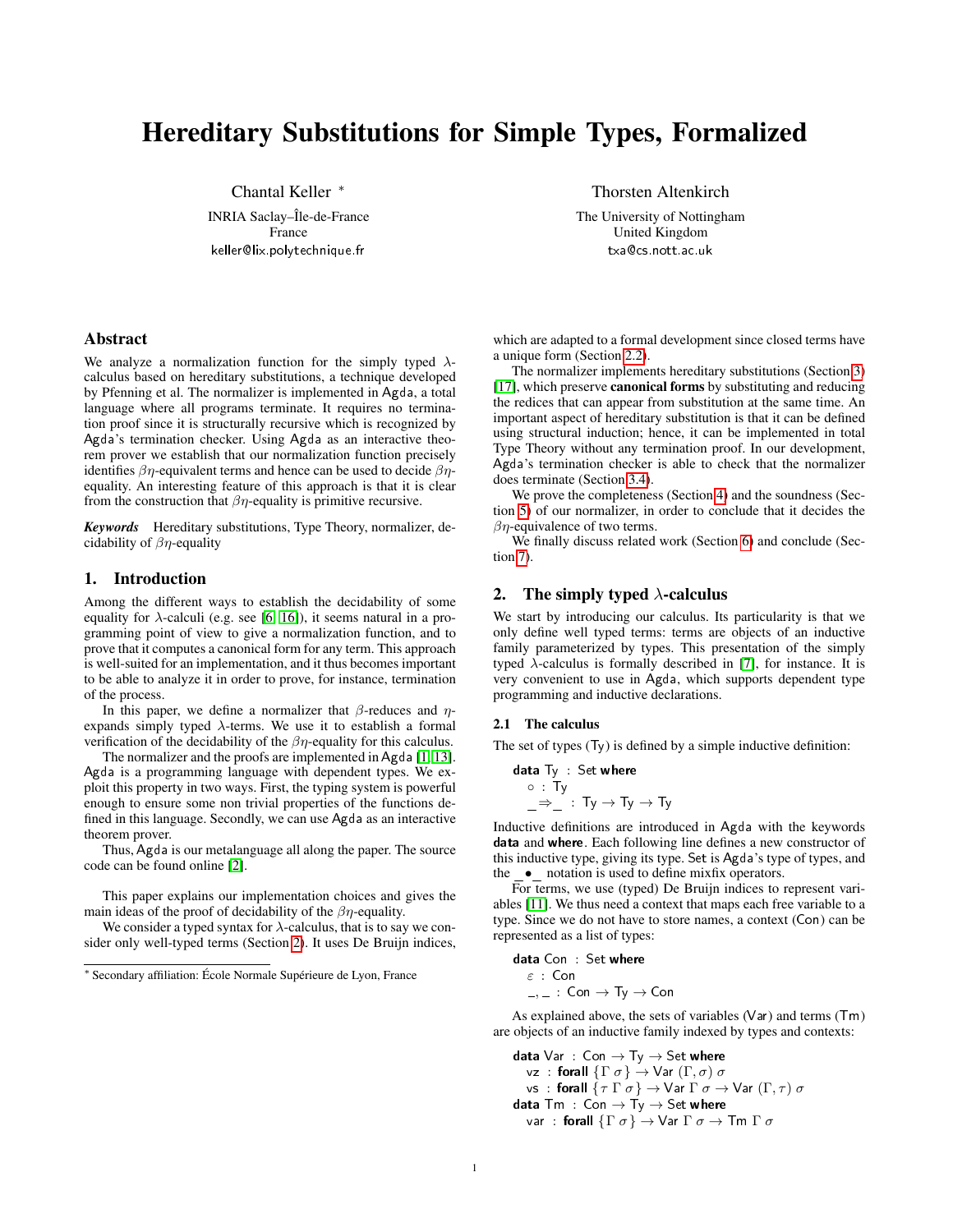$$
\begin{array}{l}\n\Lambda : \ \mathsf{forall}\ \{\Gamma\sigma\tau\} \to \mathsf{Tm}\ (\Gamma,\sigma)\ \tau \to \mathsf{Tm}\ \Gamma\ (\sigma \Rightarrow \tau) \\
\mathsf{app} : \ \mathsf{forall}\ \{\Gamma\sigma\tau\} \to \\
\mathsf{Tm}\ \Gamma\ (\sigma \Rightarrow \tau) \to \mathsf{Tm}\ \Gamma\ \sigma \to \mathsf{Tm}\ \Gamma\ \tau\n\end{array}
$$

In Agda, curly brackets surround the *implicit arguments* of a constructor or a function. Usually, these arguments can be automatically infered by Agda, so they do not have to be given when the constructor or the function is applied. For a matter of space, in the paper, we skip them also in type declarations when it does not lead to any ambiguity: we consider that any symbol appearing in the type of a constructor or a function that is not previously defined is an implicit argument. For instance, the type of app would now be written:

 $app : \mathsf{Tm}\Gamma(\sigma \Rightarrow \tau) \rightarrow \mathsf{Tm}\Gamma\sigma \rightarrow \mathsf{Tm}\Gamma\tau$ 

## <span id="page-2-0"></span>2.2 Working with De Bruijn indices

De Bruijn indices have the nice property to give a unique representation to any closed term, which makes them easy to implement. They are not natural to use for a human being, though. For clarity, this section presents some tools to work with De Bruijn indices in our calculus.

#### <span id="page-2-1"></span>2.2.1 Vocabulary

First, we use a rigid vocabulary all along the paper:

- If x: Var  $\Gamma \sigma$ , we call x an *index*.
- If x: Var  $\Gamma \sigma$ , we say that x is *parameterized* by  $\Gamma$ .
- We say that x and y *represent* the same variable if they would have the same name in a named representation, but are not parameterized by the same context.

For instance, the  $\lambda$ -term:

$$
\lambda f. \lambda z. f\left((\lambda x.f\ x)\ z\right)
$$

is encoded in Agda by

$$
\begin{array}{l}\Delta\,\left(\Delta\,\left(\text{app (var (vs vz))}\right.\right.\\ \left.\left(\text{app}\,\left(\Delta\,\left(\text{app (var (vs vz))}\right)\right)\,\left(\text{var vz})\right)\right)\right)\,\left(\text{var vz})\right)\right)\end{array}
$$

In this term, the two occurrences of  $var vz$  do not represent the same variable (it can be x or z), whereas vs  $vz$  and vs ( $vz$ ) do represent the same variable  $(f)$ .

#### 2.2.2 Removal from a context

In our calculus, many constructions rely on removing an index parameterized by a context Γ from Γ. This is made possible by the following function:

$$
\begin{array}{l}\n- - \quad : \{ \sigma \, : \, \text{Ty} \} \to (\Gamma \, : \, \text{Con}) \to \text{Var } \Gamma \, \sigma \to \text{Con} \\
\in \cdot \, () \\
(\Gamma, \sigma) \text{- vz} = \Gamma \\
(\Gamma, \tau) \text{- (vs x)} = (\Gamma \text{- x}), \tau\n\end{array}
$$

In Agda, functions are defined in a Haskell-like syntax: the first line gives the type of the function, and the other lines give its definition with (possibly) a case analysis. The () notation is useful to discriminate absurd cases: here, it is impossible for an index to be parameterized by the empty context  $\varepsilon$ .

#### <span id="page-2-3"></span>2.2.3 Weakening

In a calculus with contexts and De Bruijn indices, weakening is also a very standard construction: it is often used to avoid capture. It means adding extra-information in a context parameterizing an index:

$$
\begin{array}{l} \text{wkv} \, : \, (x \, : \, \text{Var} \, \Gamma \, \sigma) \rightarrow \text{Var} \, (\Gamma \text{-} x) \, \tau \rightarrow \text{Var} \, \Gamma \, \tau \\ \text{wkv} \, \text{vzy} \, = \, \text{vs} \, \text{y} \end{array}
$$

wkv ( $vs \times$ )  $vz = vz$ wkv  $(vs x) (vs y) = vs (wkv x y)$ 

#### <span id="page-2-2"></span>2.2.4 Treatment of variable equality

We established in section [2.2.1](#page-2-1) that the same index can represent different variables and, conversely, the same variable can be represented by different indices. Comparing variables is thus non trivial.

We introduce a predicate  $EqV$  specifying if two indices parameterized by the same context represent the same variable or not. Its return value is more precise than a boolean: it does not only answer "yes" or "no", but also gives additional information to justify it.

Its definition is the following one:

data EqV : Var  $\Gamma \sigma \rightarrow$  Var  $\Gamma \tau \rightarrow$  Set where same :  $\{x : \text{Var } \Gamma \sigma\} \rightarrow \text{EqV x x}$ diff :  $(x : Var \Gamma \sigma) \rightarrow (y : Var (\Gamma \cdot x) \tau) \rightarrow$  $EqV \times (wkv \times y)$ 

It relies on two properties:

- 1. The only way for  $x$  and  $y$  to represent the same variable is to be equal.
- 2. If  $\times$  and  $\times$  do not represent the same variable, then there exists an index z such that  $x \equiv$  wkv y z ( $\equiv$  stands for Leibniz equality, with the three usual functions refl, sym and trans). The intuition behind this property is that if  $\times$  and  $\times$  do not represent the same variable, then  $\times$  "exists" in  $\Gamma$  - y: this is the index z.  $\times$  is thus the weakening of z when y is added to the context.

To summarize, for any variables  $x$  and  $y$ ,  $EqV x y$  is inhabited by:

- same if  $x \equiv y$ ;
- diff  $x$  z if  $y \equiv$  wkv  $x$  z.

The function eq decides  $EqV:$ 

eq :  $(x : Var \Gamma \sigma) \rightarrow (y : Var \Gamma \tau) \rightarrow EqV x y$  $eq$  vz vz = same  $eq$  vz (vs x) = diff vz x  $eg (vs x) vz = diff (vs x) vz$ eq  $(vs x)$   $(vs y)$  with eq  $x y$ eq ( $vs x$ ) ( $vs x$ ) | same = same  $eq (vs x) (vs .(wkv x y)) | (diff x y) = diff (vs x) (vs y)$ 

The with construction allows pattern matching on a recursively computed result. Dot patterns ( $\times$  for instance) tag Agda terms whose construction is constrained by the value of the predicate.

#### <span id="page-2-4"></span>2.3 Term weakening

Weakening is also defined for terms, if we add an index into the De Bruijn context parameterizing them:

$$
\begin{array}{l} \mathsf{wkTm}\,:\, (\mathsf{x}\,:\, \mathsf{Var}\,\Gamma\,\sigma) \rightarrow \mathsf{Tm}\,\,(\Gamma\cdot\,\mathsf{x})\,\tau \rightarrow \mathsf{Tm}\,\Gamma\,\tau\\ \mathsf{wkTm}\,\mathsf{x}\,(\mathsf{var}\,\mathsf{v})\,=\, \mathsf{var}\,(\mathsf{wkv}\,\mathsf{x}\,\mathsf{v})\\ \mathsf{wkTm}\,\mathsf{x}\,(\Lambda\,\mathsf{t})\,=\,\Lambda\,(\mathsf{wkTm}\,(\mathsf{v}\,\mathsf{s}\,\mathsf{x})\,\mathsf{t})\\ \mathsf{wkTm}\,\mathsf{x}\,(\mathsf{app}\,\mathsf{t}_1\,\mathsf{t}_2)\,=\,\mathsf{app}\,(\mathsf{wkTm}\,\mathsf{x}\,\mathsf{t}_1)\,(\mathsf{wkTm}\,\mathsf{x}\,\mathsf{t}_2) \end{array}
$$

#### 2.4 The substitution function

The substitution function substitutes all occurrences of a free variable  $\times$  in some term t by another term  $\tan$ . The type we give to the substitution function is:  $(t : \mathsf{Tm} \Gamma \tau) \rightarrow (x : \mathsf{Var} \Gamma \sigma) \rightarrow$ (u : Tm  $(\Gamma - x) \sigma$ )  $\rightarrow$  Tm  $(\Gamma - x) \tau$ . Agda's typing ensures two fundamental properties of such a substitution:

1. Substitution is *type preserving*: since x has the same type ( $\sigma$ ) as u, the type of t  $(\tau)$  is preserved.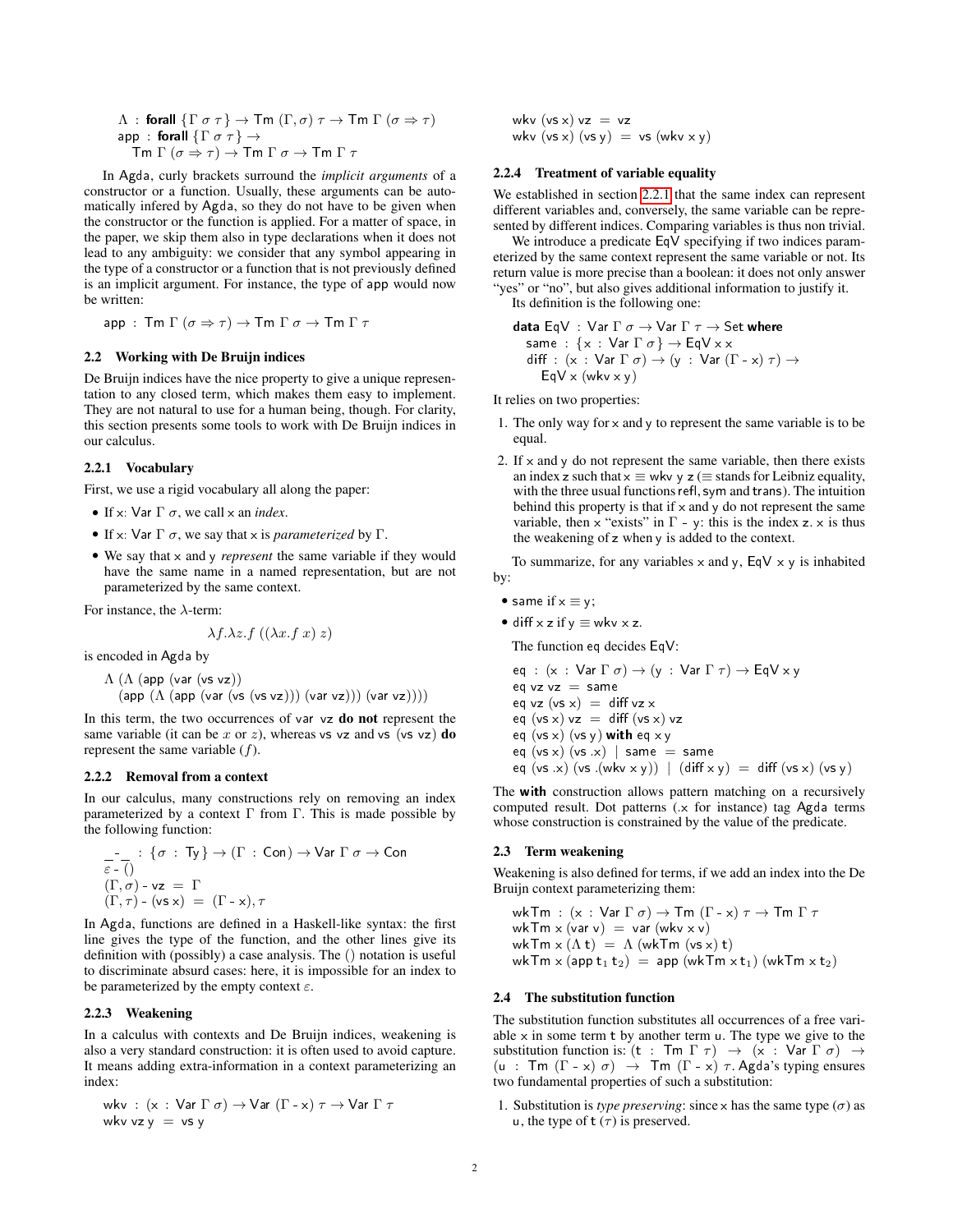2. Since the result is parameterized by Γ - x, we know that x *does not appear free* in it.

Variable equality defined in section [2.2.4](#page-2-2) plays a main role in substitution. Indeed, in the case where t is an index y, we need to know whether  $x$  and  $y$  represent the same variable or not.

We define the substitution for variables:

substVar : Var  $\Gamma \tau \rightarrow (\times : \text{Var } \Gamma \sigma) \rightarrow$  $\mathsf{Tm}(\Gamma \cdot x)$   $\sigma \to \mathsf{Tm}(\Gamma \cdot x)$   $\tau$ substVar  $v \times u$  with eq  $\times v$ substVar v v u  $\vert$  same  $\vert$  u substVar. (wkv v x) v u | diff v  $x = \text{var } x$ 

and for terms:

subst :  $\textsf{Tm}\,\Gamma\,\tau\rightarrow (\textsf{x}\,:\, \textsf{Var}\,\Gamma\,\sigma)\rightarrow$  $\mathsf{Tm}(\Gamma \cdot x)$   $\sigma \rightarrow \mathsf{Tm}(\Gamma \cdot x)$   $\tau$ subst (var v)  $\times u =$  substVar  $v \times u$ subst  $(\Lambda t) \times u = \Lambda$  (subst t (vs x) (wkTm vz u)) subst (app  $t_1$   $t_2$ )  $x u =$  app (subst  $t_1 x u$ ) (subst  $t_2 x u$ )

#### 2.5 Convertibility

The conversion relation we consider in this paper is the  $\beta\eta$ equivalence ( $\beta \eta \equiv$ ), defined as an inductive predicate:

data  $\beta\eta \equiv$  :  $\textsf{Im}\,\Gamma\,\sigma \rightarrow \textsf{Im}\,\Gamma\,\sigma \rightarrow \textsf{Set}$  where brefl :  $\{ \mathsf{t} \, : \, \operatorname{\mathsf{Tm}}\nolimits\Gamma\,\sigma\} \to \mathsf{t}\not\!\partial\eta \equiv \mathsf{t}$ bsym : t<sub>1</sub>  $\beta\eta \equiv$  t<sub>2</sub>  $\rightarrow$  t<sub>2</sub>  $\beta\eta \equiv$  t<sub>1</sub> btrans : t<sub>1</sub>  $\beta \eta \equiv$  t<sub>2</sub>  $\rightarrow$  t<sub>2</sub>  $\beta \eta \equiv$  t<sub>3</sub>  $\rightarrow$  t<sub>1</sub>  $\beta \eta \equiv$  t<sub>3</sub> cong $\Lambda$  : t<sub>1</sub>  $\beta \eta \equiv$  t<sub>2</sub>  $\rightarrow$   $\Lambda$  t<sub>1</sub>  $\beta \eta \equiv$   $\Lambda$  t<sub>2</sub> cong App : t<sub>1</sub>  $\beta \eta \equiv t_2 \rightarrow u_1 \beta \eta \equiv u_2 \rightarrow$ app  $t_1$  u<sub>1</sub>  $\beta\eta \equiv$  app  $t_2$  u<sub>2</sub> beta : app  $(\Lambda t)$  u  $\beta \eta \equiv$  subst t vz u eta :  $\Lambda$  (app (wkTm vz t) (var vz))  $\beta \eta = t$ 

It is an equivalence (brefl, bsym and btrans) that is congruent with the constructors of  $\lambda$ -terms (cong $\Lambda$  and congApp), and that identifies terms differing from one step of  $\beta$ -reduction (beta) or one step of  $\eta$ -expansion (eta).

#### <span id="page-3-0"></span>3. Normalization and hereditary substitutions

We recall our goal is to show that the conversion relation we have just defined is decidable. We are going to establish this by normalization.

#### <span id="page-3-1"></span>3.1 Normal forms

We first define the set of normal forms (Nf). In our context, normal forms are:

- neutral terms (Ne, ne): variables applied to as many normal arguments as their "arity". Lists of such arguments are called spines Sp and are parameterized by two types:
	- 1. The first type refers to the type of the variable.
	- 2. The second type refers to the resulting type of the application.

Since we define long  $\beta\eta$ -normal forms, a neutral term is normal only if its type is  $\circ$ .

•  $\lambda$ -abstractions ( $\lambda$ n).

mutual data Nf :  $Con \rightarrow Ty \rightarrow Set$  where  $\lambda$ n : Nf (Γ, σ)  $\tau \to$  Nf Γ (σ  $\Rightarrow \tau$ ) ne :  $N$ e  $\Gamma \circ \rightarrow N$ f  $\Gamma \circ$ data  $Ne$  :  $Con \rightarrow Ty \rightarrow Set$  where

$$
\neg, =: \text{Var } \Gamma \sigma \rightarrow \text{Sp } \Gamma \sigma \tau \rightarrow \text{Ne } \Gamma \tau
$$
\n
$$
\text{data Sp}: \text{Con } \rightarrow \text{Ty } \rightarrow \text{Ty } \rightarrow \text{Set where}
$$
\n
$$
\varepsilon: \text{Sp } \Gamma \sigma \sigma
$$
\n
$$
\neg, =: \text{Nf } \Gamma \tau \rightarrow \text{Sp } \Gamma \sigma \rho \rightarrow \text{Sp } \Gamma (\tau \Rightarrow \sigma) \rho
$$

Here, the set of normal forms is not defined as a subset of the set of terms. However, it can be easily seen as such through the canonical injection  $(\lceil \quad \rceil)$ :

mutual  $\lceil \;\; \rceil$  : Nf  $\Gamma \sigma \to \mathsf{T} \mathsf{m} \Gamma \sigma$  $\lceil \overline{\lambda}$ n n  $\rceil = \Lambda \lceil n \rceil$  $\lceil$  ne n  $\rceil$  = embNe n embNe : Ne  $\Gamma \sigma \rightarrow \mathsf{T} \mathsf{m} \Gamma \sigma$  $embNe (v, s) = embSp s (var v)$ embSp : Sp  $\Gamma \sigma \tau \to \mathsf{T} \mathsf{m} \Gamma \sigma \to \mathsf{T} \mathsf{m} \Gamma \tau$  $embSp \varepsilon$  acc = acc  $embSp(n, s)$  acc =  $embSp s (app acc [n])$ 

Note that the function embSp, that maps spines into terms, is defined using an accumulator.

We are now going to define a normalization function  $nf$ :  $T$ m Γ σ → Nf Γ σ, that maps each term to a normal representative. This representative corresponds to the *semantics* given to the initial term. In order to establish the decidability of the  $\beta\eta$ equivalence, we thus need to establish that the normalization function satisfies the following two properties:

1. Normalization maps convertible terms to identical normal forms (we call it *soundness*: an equality in the syntax is also true in the semantics):

soundness : {t u :  $\textsf{Tm} \Gamma \sigma$ }  $\rightarrow$ t  $\beta \eta \equiv u \rightarrow \text{nf } t \equiv \text{nf } u$ 

2. Terms are convertible to their normal forms (we call it *completeness*, since it ensures that an equality in the semantics is also true in the syntax):

completeness : (t : Tm  $\Gamma \sigma$ )  $\rightarrow$   $\lceil$  nf t  $\rceil \beta \eta \equiv$  t

A consequence of these two properties is that convertibility is exactly reflected by having the same normal forms:

$$
\{\mathsf{t} \mathsf{u} \,:\, \mathsf{Tm} \mathsf{\Gamma} \sigma\} \to \mathsf{t} \ \beta\eta \equiv \mathsf{u} \leftrightarrow \mathsf{nf} \ \mathsf{t} \equiv \mathsf{nf} \ \mathsf{u}
$$

Since the equality of normal forms is obviously decidable (by simple inductions on types, contexts and normal forms), it follows that convertibility is decidable.

#### 3.2 Auxiliary functions

We quickly present some auxiliary functions on normal forms and spines.

First, as for indices (see Section [2.2.3\)](#page-2-3) and terms (see Section [2.3\)](#page-2-4), we often need to weaken the context parameterizing a normal form or a spine. We hence have two functions to perform this weakening, whose definitions are direct adaptations of wkTm (so we do not give them here):

## mutual

wkNf :  $(x : Var \Gamma \sigma) \rightarrow Nf (\Gamma - x) \tau \rightarrow Nf \Gamma \tau$ wkSp :  $(x : \text{Var } \Gamma \sigma) \rightarrow \text{Sp } (\Gamma \cdot x) \tau \rho \rightarrow \text{Sp } \Gamma \tau \rho$ 

Spines are lists of normal forms; so while it is immediate to add a normal form at the *beginning* of a spine, we have to define a function that adds an element at the *end* of a spine:

 $\mathsf{appSp} : \mathsf{Sp} \, \Gamma \, \rho \, (\sigma \Rightarrow \tau) \to \mathsf{Nf} \, \Gamma \, \sigma \to \mathsf{Sp} \, \Gamma \, \rho \, \tau$  $appSp \varepsilon u = (u, \varepsilon)$  $appSp(t,ts)$   $u = (t, appSptsu)$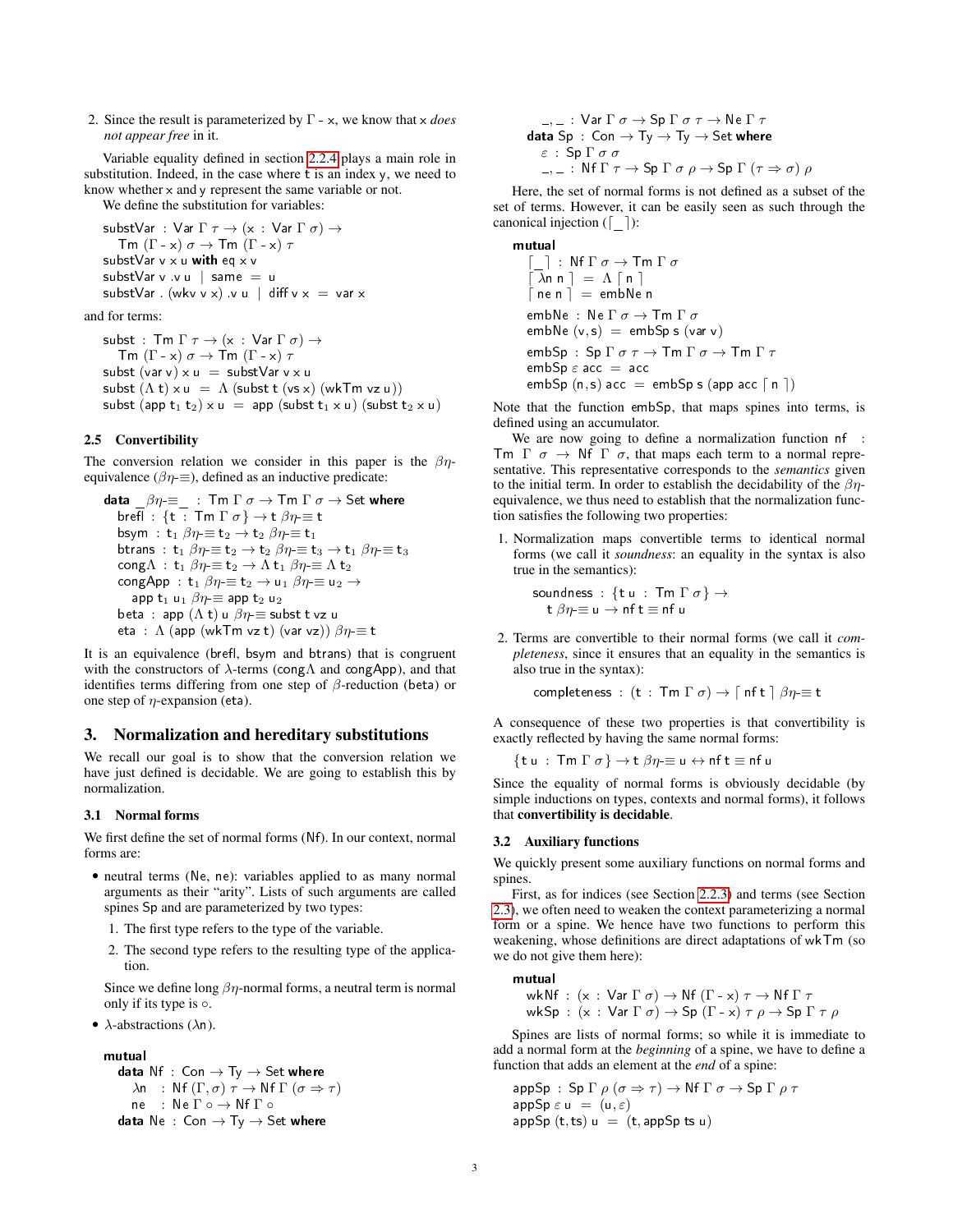## <span id="page-4-2"></span>3.3 The normalization function

We now define a *normalizer* as an Agda function that transforms a term into a normal form of the same type. This normalizer implements *hereditary substitutions* [\[17\]](#page-7-5). The idea behind these substitutions is to perform a syntactical substitution and normalize a term at the same time.

The normalization function is defined with the aid of two auxiliary functions that perform  $\eta$ -expansion, and four auxiliary functions that perform  $\beta$ -reduction.

## 3.3.1  $\eta$ -expansion

Variables and neutral terms are  $\eta$ -expanded as much as possible depending on their types:

mutual nvar : forall  $\{\sigma\} \to \mathsf{Var}\,\Gamma$   $\sigma \to \mathsf{Nf}\,\Gamma$   $\sigma$ nvar  $\{\sigma\} \times =$  ne2nf  $\{\sigma\}$  (x,  $\varepsilon$ ) ne2nf : forall  $\{\sigma\} \to \mathsf{Ne} \Gamma \sigma \to \mathsf{N} \mathsf{f} \Gamma \sigma$  $ne2nf \{ \circ \}$  xns = ne xns  $ne2nf {\sigma \Rightarrow \tau} (x, ns) =$  $\lambda$ n (ne2nf {τ} (vs x, appSp (wkSp vz ns) (nvar {σ} vz)))

## 3.3.2 β-reduction

Four functions perform the  $\beta$ -reduction:

- The function  $\begin{bmatrix} \vdots \\ \end{bmatrix}$  substitutes a variable by a normal form inside a normal form.
- The function  $\_\leq$  =  $\_\geq$  substitutes a variable by a normal form inside a spine.
- The function  $\Diamond$  applies a normal form to a spine.
- The function napp launches the  $\beta$ -reduction.

#### ♠✉t✉❛❧

$$
\begin{array}{l} \mathsf{---} \big[\begin{array}{c} \mathsf{---} \\ \mathsf{---} \end{array} \big] : \quad \mathsf{Nf} \, \Gamma \, \tau \to (\mathsf{x} \, : \, \mathsf{Var} \, \Gamma \, \sigma) \to \\ \mathsf{Nf} \, (\Gamma \cdot \mathsf{x}) \, \sigma \to \mathsf{Nf} \, (\Gamma \cdot \mathsf{x}) \, \tau \\ (\lambda \mathsf{n} \, \mathsf{t}) \, [\mathsf{x} := \mathsf{u}] = \lambda \mathsf{n} \, (\mathsf{t} \, [\mathsf{v}\mathsf{s}\,\mathsf{x}) := (\mathsf{wk}\mathsf{Nf}\,\mathsf{v}\mathsf{z}\,\mathsf{u})]) \\ (\mathsf{ne} \, (\mathsf{y},\mathsf{ts}) ) \, [\mathsf{x} := \mathsf{u}] \, |\! \mathsf{with} \, \mathsf{eq} \, \mathsf{x}\,\mathsf{y} \\ (\mathsf{ne} \, (\mathsf{x},\mathsf{ts}) ) \, [\mathsf{x} := \mathsf{u}] \, |\! \mathsf{s}\,\mathsf{ame} = \mathsf{u} \diamondsuit \, (\mathsf{ts} < \mathsf{x} := \mathsf{u} >) \\ (\mathsf{ne} \, (\mathsf{-(w}\mathsf{w}\mathsf{x}\,\mathsf{y}'),\mathsf{ts}) ) \, [\mathsf{x} := \mathsf{u}] \, |\! \mathsf{diff} \, \mathsf{x}\,\mathsf{y}' = \\ \mathsf{ne} \, (\mathsf{y}',\mathsf{ts} < \mathsf{x} := \mathsf{u} >) \\ \mathsf{-&} \, \mathsf{-:=} \, \mathsf{-&} \, : \, \mathsf{Sp} \, \Gamma \, \tau \, \rho \to (\mathsf{x} \, : \, \mathsf{Var} \, \Gamma \, \sigma) \to \\ \end{array}
$$

$$
Nf (\Gamma - x) \sigma \to Sp (\Gamma - x) \tau \rho
$$
  
\n
$$
\varepsilon < x := u > = \varepsilon
$$
  
\n
$$
(t, ts) < x := u > = (t [x := u]), (ts < x := u>)
$$

$$
\begin{array}{l} \n\circlearrowleft \ldots \text{ Nf } \Gamma \, \sigma \to \text{Sp } \Gamma \, \sigma \, \tau \to \text{ Nf } \Gamma \, \tau \\ \nt \diamondsuit \, (\mathsf{u}, \mathsf{u}\mathsf{s}) \ = \ (\text{napp t}\ \mathsf{u}) \diamondsuit \, \mathsf{u}\mathsf{s} \\ \nt \diamondsuit \ \varepsilon \ = \ \mathsf{t} \end{array}
$$

$$
\begin{array}{l} \mathsf{napp}\,:\,\mathsf{Nf}\,\Gamma\;(\sigma\Rightarrow\tau)\rightarrow\mathsf{Nf}\,\Gamma\,\sigma\rightarrow\mathsf{Nf}\,\Gamma\,\tau\\ \mathsf{napp}\;(\lambda\mathsf{n}\,\mathsf{t})\;\mathsf{u}\;=\;\mathsf{t}\;[\mathsf{vz}:=\mathsf{u}] \end{array}
$$

We now describe the mechanism behind these functions.  $t [x := u]$ :

- 1. syntactically substitutes  $\times$  by  $\mu$  in t; and
- 2. normalizes the result

at the same time: it is the essence of hereditary substitutions. Its definition is a case analysis on t:

• If t is  $\lambda$ n t', then substitute x by u in t' (x and u have to be weakened to avoid capture).

- If t is ne  $(x, ts)$ , then *apply*  $u$  to ts', where ts' is ts where  $x$ is substituted by u. This application is the role of the  $\Diamond$ function.
- If t is ne  $(y, ts)$  where y does not represent the same variable as x, then y is unchanged and the substitution carries on in ts.

ts  $\langle x := u \rangle$  substitutes  $x$  by  $u$  in all the normal forms appearing in ts. It is a simple case analysis on ts.

 $t \diamond$  ts successively applies t to each element of ts, by a simple case analysis on ts.

**napp t u**  $\beta$ -reduces the application of a normal form t to a normal form  $u$ , by a call to  $\Gamma$  =  $\Gamma$ . As t has a functional type, the typing ensures that it is a  $\lambda$ -abstraction.

#### 3.3.3 The normalization function

The definition of the normalization function is now very straightforward: variables are  $\eta$ -expanded, applications are  $\beta$ -reduced, and  $\lambda$ s are normalized under the  $\lambda$ :

nf :  $\text{Im }\Gamma \sigma \rightarrow \text{Nf }\Gamma \sigma$  $nf (var x) = nvar x$  $nf(\Lambda t) = \lambda n (nf t)$  $nf$  (app t u) = napp ( $nf$ ) ( $nf$  u)

We notice that Agda's type system ensures that normalization is type preserving: the type of the output normal form is the same as the type of the input term.

#### <span id="page-4-0"></span>3.4 Termination of the normalizer

For soundness reasons, Agda is a total language: only terminating programs can be written. It automatically checks termination using a variant of the termination checker of foetus [\[4\]](#page-7-10): it computes the *completed call graph* of the functions and the corresponding *call matrices*. This process can only search for *structural* arguments to establish termination. One major interest of hereditary substitutions is to be structurally recursive, which is recognized by Agda.

The first two functions nvar and ne2nf are decreasing on the type of their arguments; their termination is thus very simple to establish.

We detail how Agda's termination checker establishes termination for the four functions  $\begin{bmatrix} \end{bmatrix} = \begin{bmatrix} \end{bmatrix}$ ,  $\begin{bmatrix} \begin{array}{ccc} \leq \leq \leq \end{array} \end{bmatrix}$ ,  $\begin{bmatrix} \begin{array}{ccc} \leq \leq \leq \end{array} \end{bmatrix}$ ,  $\begin{array}{ccc} \begin{array}{ccc} \leq \leq \leq \leq \end{array}$ napp. For an obvious matter of intelligibility, we are not going to give all the call matrices<sup>[1](#page-4-1)</sup>, but only the call graph with the relevant call matrices. For a different formalization, [\[3\]](#page-7-11) gives a proof of the termination of hereditary substitutions using sized types.

Table [1](#page-5-1) associates a lexicographical combination of structural orders to each function. We have written the types that are involved in the termination argument *à la* Church to make things clearer. Figure [1](#page-5-2) represents the call graph of the four functions:

- Each node corresponds to a function. We recall the lexicographical orders described in Table [1](#page-5-1) under the name of each function.
- Each edge corresponds to a possible call of a function by another function. It is labelled with a summary of the corresponding call matrix (when a function calls itself, we add a prime symbol to the call arguments). In any circuit in the graph with starting and ending vertex s, the measure associated to s decreases for the lexicographical order. It ensures that these mutual definitions terminate.

<span id="page-4-1"></span><sup>&</sup>lt;sup>1</sup>The call matrices can be obtained by compiling our source file h sub st. agda with the option -v 5, for instance.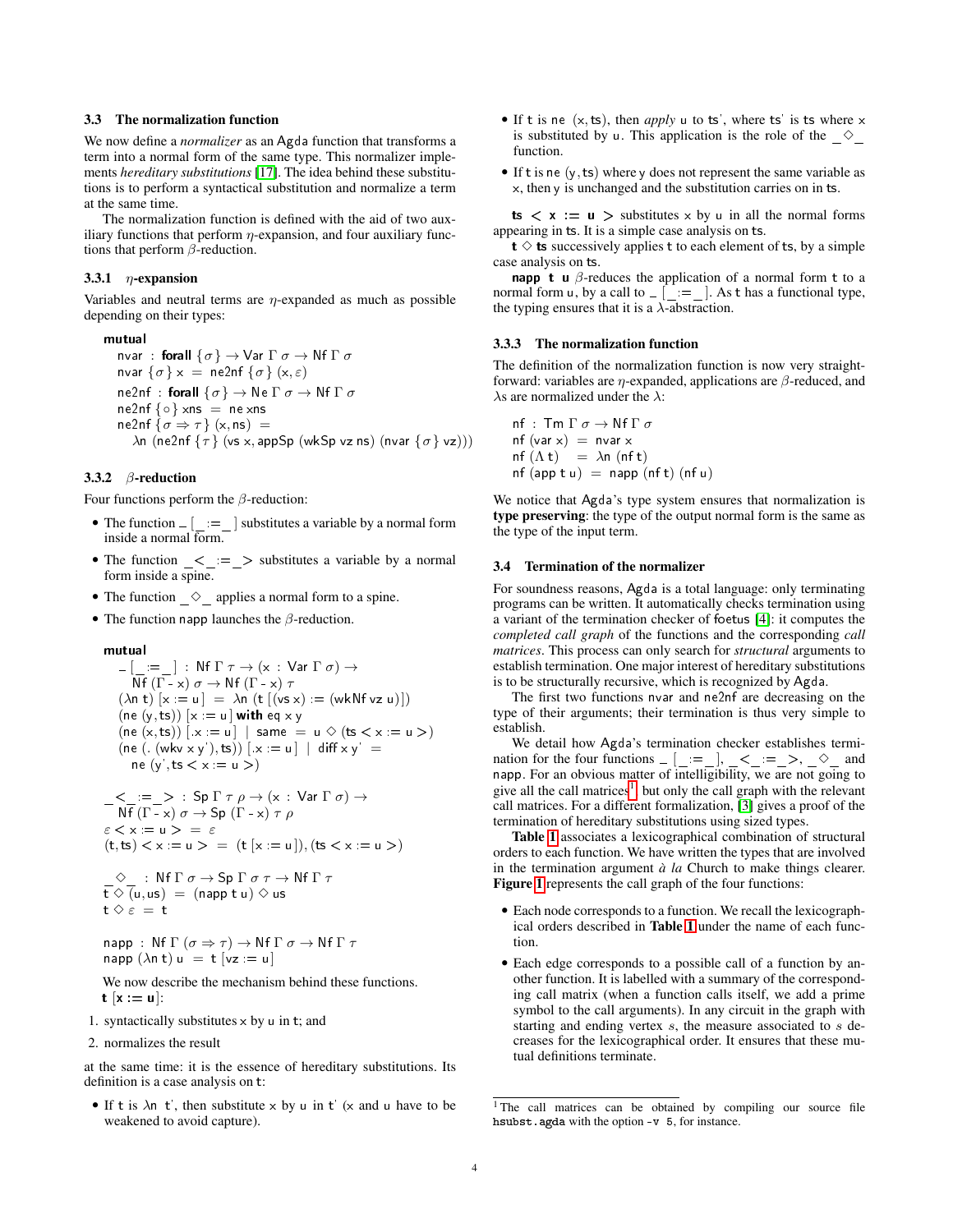| Function | $t_1$ $x_1$ $\sigma_1$ = $u_1$                             | $ts_2 < x_2$ <sup><math>\sigma_2</math></sup> := u <sub>2</sub> > |
|----------|------------------------------------------------------------|-------------------------------------------------------------------|
| Measure  | $(\sigma_1,t_1)$                                           | $(\sigma_2, ts_2)$                                                |
| Function | , $\overline{\sigma}_3 \diamondsuit$ ts <sub>3</sub><br>τs | napp $t_4$ $\sigma_4$ $u_4$                                       |
| Measure  | $\sigma$                                                   | $\sigma_A$                                                        |

<span id="page-5-1"></span>Table 1. Decreasing measures in hereditary substitutions



<span id="page-5-2"></span>Figure 1. Call-graph in hereditary substitutions

## <span id="page-5-6"></span>3.5 Analyzing the normalizer

Once the definitions are established, the remainder of our development consists of an analysis of the normalizer in order to prove completeness and soundness (see Section [3.1\)](#page-3-1). The next two sections give some hints how to perform these proofs, with few details. One can consult the source code [\[2\]](#page-7-4) for a higher level of detail.

In our context, the proofs in Agda mainly rely on two techniques, that we call *generalization* and the introduction of *commutation lemmas*. Only one proof presented in Section [5](#page-6-0) needs special care.

#### <span id="page-5-5"></span>3.5.1 Generalization

As all the functions are inductively defined, it is natural to conduct the proofs by induction as well. As a consequence, in order to prove a statement, we very often need to *generalize* over some variables appearing in it; otherwise, some of the induction cases are not provable.

For instance, we want to prove

$$
\mathsf{congSubst'}: (\mathsf{t} : \mathsf{Tm}(\Gamma, \sigma) \tau) \to \mathsf{u}_1 \beta \eta \equiv \mathsf{u}_2 \to
$$
  
 
$$
\mathsf{subst} \mathsf{t} \mathsf{vz} \mathsf{u}_1 \beta \eta \equiv \mathsf{subst} \mathsf{t} \mathsf{vz} \mathsf{u}_2
$$

by induction over t. The variable and application cases do not pose any problem, but in the abstraction case, we would have to prove:

subst t (vs vz) (wkTm vz  $u_1$ )  $\beta n \equiv$ subst t ( $vs$  vz) (wkTm vz  $u_2$ )

which does not ensue from the induction hypothesis. To make it work, we have to generalize over vz into:

$$
\begin{array}{l} \mathsf{congSubst} \; : \; (\mathsf{t} \; : \; \mathsf{Tm} \; \Gamma \; \tau) \rightarrow (\mathsf{x} \; : \; \mathsf{Var} \; \Gamma \; \sigma) \rightarrow \\ \mathsf{u}_1 \; \beta \eta \equiv \mathsf{u}_2 \rightarrow \mathsf{subst} \; \mathsf{t} \; \mathsf{x} \; \mathsf{u}_1 \; \beta \eta \equiv \mathsf{subst} \; \mathsf{t} \; \mathsf{x} \; \mathsf{u}_2 \end{array}
$$

## 3.5.2 Commutation lemmas

Most of the intermediary results we introduce are *commutation lemmas*. Informally, these are statements of the form  $f(g \times) \sim g(f \times)$ 

where  $\sim$  is either  $\beta \eta \equiv$  or  $\equiv$ . For instance, in order to prove completeness (Section [4\)](#page-5-0), we introduce the following lemma:

$$
\begin{array}{c} \mathsf{compApp}: \ (\mathsf{t}_1\,:\,\mathsf{Nf}\,\Gamma\,(\sigma \Rightarrow \tau)) \rightarrow (\mathsf{t}_2\,:\,\mathsf{Nf}\,\Gamma\,\sigma) \rightarrow \\ \begin{array}{c} \lceil \ \mathsf{napp}\,\mathsf{t}_1\,\mathsf{t}_2\,\rceil\,\,\beta\eta = \mathsf{app}\,\lceil\ \mathsf{t}_1\,\rceil\,\lceil\ \mathsf{t}_2\,\rceil \end{array} \end{array}
$$

that states that embedding ( $\lceil \quad \rceil$ ) and application (napp and app) commute.

## <span id="page-5-0"></span>4. Proof of completeness

Completeness states that any term is  $\beta\eta$ -equivalent to its normal form. To show this property, we have to establish it for all the auxiliary functions that define  $nf$  in Section [3.3:](#page-4-2) all these functions have to return a term that is  $\beta\eta$ -equivalent to their argument.

For the two functions that perform  $\eta$ -expansion, we have to prove the following properties:

<span id="page-5-3"></span>**Lemma 1.** *The η-expansion of a term t is*  $\beta$ *<i>η-equivalent to t:* 

#### mutual

compNe : (n : Ne  $\Gamma \sigma$ )  $\rightarrow \Gamma$  ne2nf n  $\partial \eta \equiv$  embNe n compVar : (v : Var  $\Gamma \sigma$ )  $\rightarrow$   $\lceil$  nvar v  $\rceil \beta \eta \equiv$  var v

*Proof.* The two properties are proved by a mutual induction:

• over  $\sigma$  for compNe;

• using 
$$
\text{compNe}
$$
 for  $\text{compVar}$ .

For the four functions that perform  $\beta$ -reduction, we have to prove commutation lemmas between the functions that define hereditary substitutions ( $\begin{bmatrix} \end{bmatrix} = \begin{bmatrix} \end{bmatrix}, \begin{bmatrix} \end{bmatrix} = \begin{bmatrix} \end{bmatrix}, \begin{bmatrix} \end{bmatrix} = \begin{bmatrix} \end{bmatrix}$ ,  $\begin{bmatrix} \end{bmatrix} = \begin{bmatrix} \end{bmatrix}$ ,  $\begin{bmatrix} \end{bmatrix} = \begin{bmatrix} \end{bmatrix}$ ,  $\begin{bmatrix} \end{bmatrix} = \begin{bmatrix} \end{bmatrix}$ ,  $\begin{bmatrix} \end{bmatrix} = \begin{bmatrix} \end{bmatrix}$ , and the functions that define the embedding from normal forms to terms ( $\lceil \ \ \rceil$  and embSp):

<span id="page-5-4"></span>Lemma 2. *Hereditary substitutions and embeddings commute:*

mutual subst EmbSp : (ts : Sp  $\Gamma \tau \rho$ )  $\rightarrow$  (x : Var  $\Gamma \sigma$ )  $\rightarrow$ (t : Nf  $(\Gamma \cdot x) \sigma$ )  $\rightarrow$  (acc : Tm  $\Gamma \tau$ )  $\rightarrow$ embSp (ts  $\langle x := t \rangle$ ) (subst acc  $x \upharpoonright t \upharpoonright$ )  $\beta \eta \equiv$ subst (embSp ts acc)  $x \upharpoonright t$ ]

$$
\mathsf{appNfEmbSp} : (u : Nf \Gamma \sigma) \to (ts : Sp \Gamma \sigma \circ) \to
$$
  

$$
\lceil u \diamondsuit ts \rceil \beta \eta = \mathsf{embSp} \, \mathsf{ts} \lceil u \rceil
$$

substNfSubst : (t : Nf  $\Gamma \tau$ )  $\rightarrow$  (x : Var  $\Gamma \sigma$ )  $\rightarrow$  $(u : Nf(\Gamma x) \sigma) \rightarrow$  $\lceil$  t  $\lceil x := u \rceil \mid \beta\eta \equiv$  subst  $\lceil$  t  $\rceil$  x  $\lceil$  u  $\rceil$ 

compApp :  $(t_1 : Nf \Gamma (\sigma \Rightarrow \tau)) \rightarrow (t_2 : Nf \Gamma \sigma) \rightarrow$  $\lceil$  napp  $t_1$   $t_2$   $\rceil \beta \eta \equiv$  app  $\lceil t_1 \rceil \lceil t_2 \rceil$ 

*Proof.* The four properties are proven by a mutual induction:

- over ts for substEmbSp;
- over ts for appNfEmbSp;
- over t for substNfSubst;
- over  $t_1$  for compApp.  $\Box$

We are now able to establish our main theorem:

<span id="page-5-7"></span>Theorem 1 (Completeness). *Terms are convertible to their normal forms:*

completeness : (t :  $\textsf{Tm} \Gamma \sigma$ )  $\rightarrow$   $\lceil \textsf{nft} \rceil$   $\beta \eta =$  t

*Proof.* By induction over t using compVar (Lemma [1](#page-5-3)) and compApp (Lemma [2](#page-5-4)). П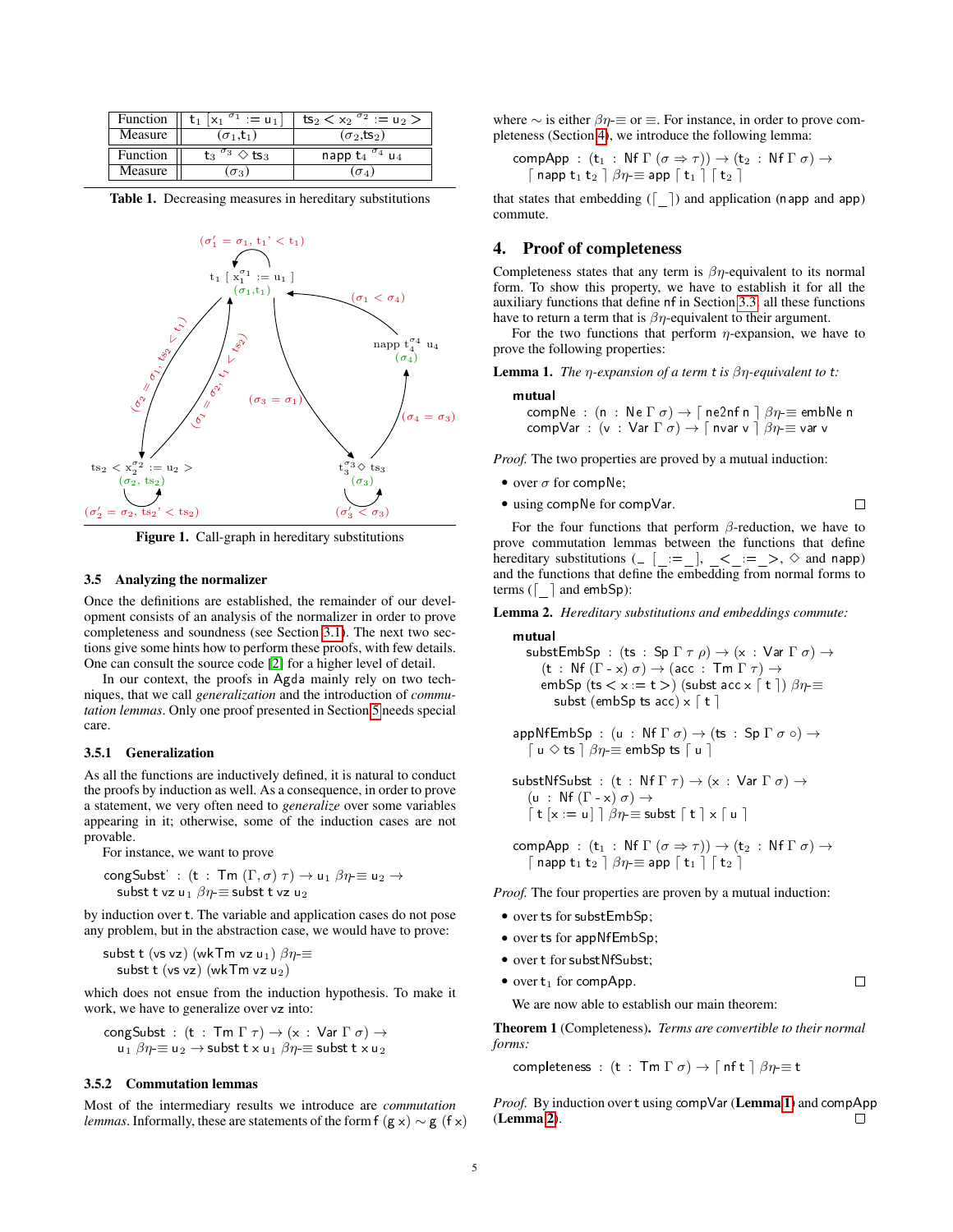## <span id="page-6-0"></span>5. Proof of soundness

Soundness states that the normalization function identifies two  $\beta\eta$ equivalent terms. We are going to prove it by induction over the proof of  $\beta\eta$ -equivalence of the two terms.

This proof of soundness is longer than the proof of completeness, which is not really surprising since we have to provide a proof of *equality*, which is a relation more restrictive than the βη*equivalence*. But we also get stuck on the generalization of one lemma, that makes us introduce a new predicate to be able to formulate it. We now explain the intuition about the reasons of the introduction of this predicate.

In order to prove soundness in the case where  $t \beta \eta \equiv u$  is the rule eta, we would like to show that, if u is a normal form, then the  $\eta$ -expansion of u is equal to u:

```
etaEq : (u : Nf \Gamma (\sigma \Rightarrow \tau)) \rightarrow\lambdan (napp (wkNf vz u) (nvar vz)) \equiv u
```
As u is a normal form which has a functional type, it is a  $\lambda$ abstraction  $\lambda$ n t for a certain normal form t. So this lemma is equivalent to proving the following proposition:

#### <span id="page-6-1"></span>Proposition 1.

$$
(\texttt{t} \; : \; \texttt{Nf } \Gamma \; \tau) \rightarrow \texttt{wkNf (vs vz) } \texttt{t} \; [\texttt{vz} := \texttt{nvar vz}] \equiv \texttt{t}
$$

As explained in Section [3.5.1,](#page-5-5) this proof must be performed by induction over t; and to be able to conclude in the inductive case where t is an abstraction, we have to generalize over  $vz$ .

However, here, it is not as simple as in the example above: we are possibly misled by De Bruijn indices once more. We recall that the type of the function  $\lfloor x \rfloor = u \rfloor$  (described in section [3.3\)](#page-4-2) states that if x is typed in a context  $\Gamma$ , then u is typed in  $\Gamma$   $\rightarrow$  x. It means that in Proposition [1](#page-6-1), the two occurrences of vz do not represent the same variable. In fact, they represent two consecutive variables in one context (which have the same type).

Hence, to generalize **Proposition [1](#page-6-1)**, it is necessary to generalize the two occurrences of vz with two different names. But it is important to take into account the fact that they are consecutive, otherwise the lemma would not be correct. This is why we introduce a new predicate one diff that precisely identifies consecutive indices in one context.

#### 5.1 The predicate onediff

This predicate is very simple to define by induction:  $vz$  and  $vs$   $vz$ follow one another; and if  $x$  and  $y$  follow one another, then  $vs$   $x$  and vs y too.

**data** onediff : 
$$
\text{Var } \Gamma \sigma \rightarrow \text{Var } \Gamma \tau \rightarrow \text{Set where}
$$
  
odz : onediff vz (vs vz)  
ods :  $(x : \text{Var } \Gamma \sigma) \rightarrow (y : \text{Var } \Gamma \tau) \rightarrow \text{onediff } x y$   
 $\rightarrow$  onediff (vs x) (vs y)

It is important to notice that onediff satisfies the following property:

**Lemma 3.** *If*  $j$  *and*  $i$  *follow one another in*  $\Gamma$ *, then*  $\Gamma$   $\rightarrow$  *i and*  $\Gamma$   $\rightarrow$  *j are equal:*

$$
\text{onediffMinus}: (i j : \text{Var } \Gamma \sigma) \to \text{onediff } j i \to \Gamma - i \equiv \Gamma - j
$$

*Proof.* By induction over onediff *j* i.

since it allows us to transform a variable, a term or a normal form u typed in the context  $\Gamma$  + into the same object typed in  $\Gamma$  + j for some  $\Gamma$ , i and j.

If  $p : \Gamma \equiv \Delta$  and u is parameterized by  $\Gamma$ , then !  $p > u$  is u parameterized by  $\Delta$ . So, in the example above, if p: onediff i i, then the result of the transformation is ! one diff Minus i  $j \, p > u$ .

#### 5.2 The  $\eta$ -equality for normal forms

The predicate defined in the previous section now allows us to generalize Proposition [1](#page-6-1) that way (detailed above):

#### <span id="page-6-2"></span>Lemma 4.

substNfEq : (i : Var  $\Gamma \tau$ )  $\rightarrow$  (t : Nf ( $\Gamma$  - i)  $\sigma$ )  $\rightarrow$  $(j : \text{Var } \Gamma \tau) \rightarrow (k : \text{Var } (\Gamma \cdot j) \tau) \rightarrow (p : \text{onediff } j i)$  $\rightarrow$  wkv i (! sym (onediffMinus i j p)  $>$  k)  $\equiv$  j  $\rightarrow$  $(wkNf i t)$   $[j := (nv a r k)] \equiv !$  oned iff Minus  $i j p > t$ 

The intuition behind this statement is that we generalize in Proposition [1](#page-6-1) all the indices that appear:

 $(wkNf it)$   $j := (nvar k)$ 

and add the two constraints:

- onediff j i: j and i are two consecutive indices;
- wkv i (! sym (onediffMinus i j  $p$ ) > k)  $\equiv$  j: j and wkv i (! sym (onediffMinus i j p) > k) represent the same variable.

These two conditions are sufficient to establish Lemma [4](#page-6-2), and are verified by Proposition [1](#page-6-1). Its proof only requires techniques presented in Section [3.5.](#page-5-6)

The  $\eta$ -equality for normal forms is now a direct consequence of subsNfEa:

<span id="page-6-3"></span>Lemma 5. *The* η*-equality is true for normal forms:*

etaEq : (u : Nf  $\Gamma$  ( $\sigma \Rightarrow \tau$ ))  $\rightarrow$  $\lambda$ n (napp (wkNf vz u) (nvar vz))  $\equiv$  u etaEq  $(\lambda n u) =$ reflλn (substNfEq (vs vz) u vz vz odz refl)

#### 5.3 The  $\beta$ -equality for normal forms

Similarly to completeness, to prove soundness in the case where  $\beta \eta \equiv$  is beta, we have to prove the following commutation lemma:

<span id="page-6-4"></span>Lemma 6. *Normalization and substitution commute:*

$$
\begin{array}{l} \mathsf{nfSubstNf} : (\mathsf{t} : \mathsf{Tm} \Gamma \tau) \to (\mathsf{x} : \mathsf{Var} \Gamma \sigma) \to \\ (\mathsf{u} : \mathsf{Tm} \left( \Gamma \cdot \mathsf{x} \right) \sigma) \to (\mathsf{nf} \ \mathsf{t}) \ [\mathsf{x} := (\mathsf{nf} \ \mathsf{u})] \equiv \\ \mathsf{nf} \ (\mathsf{subst} \ \mathsf{t} \ \mathsf{x} \ \mathsf{u}) \end{array}
$$

The proof is a rather technical but uses techniques presented in Section [3.5.](#page-5-6)

#### 5.4 Proof of soundness

<span id="page-6-5"></span>We are now able to establish our main theorem:

Theorem 2 (Soundness). *The normal forms of two convertible terms are equal:*

$$
\begin{array}{l}\text{soundness}: \{\mathbf{t} \; \mathbf{u} \, : \, \mathsf{Tm} \; \Gamma \; \sigma \} \to \mathbf{t} \; \beta \eta \equiv \mathbf{u} \to \\ \text{nf} \; \mathbf{t} \equiv \mathbf{nf} \; \mathbf{u}\end{array}
$$

*Proof.* By induction over  $t \beta \eta \equiv u$ , using etaEq (Lemma [5](#page-6-3)) in the eta case and and nfSubstNf (Lemma [6](#page-6-4)) in the beta case. The other cases are trivial.  $\Box$ 

*Conclusion of Sections [4](#page-5-0) and [5:](#page-6-0)* The reverse of Theorem [2](#page-6-5) (soundness) is a direct consequence of Theorem [1](#page-5-7) (completeness):

 $\Box$